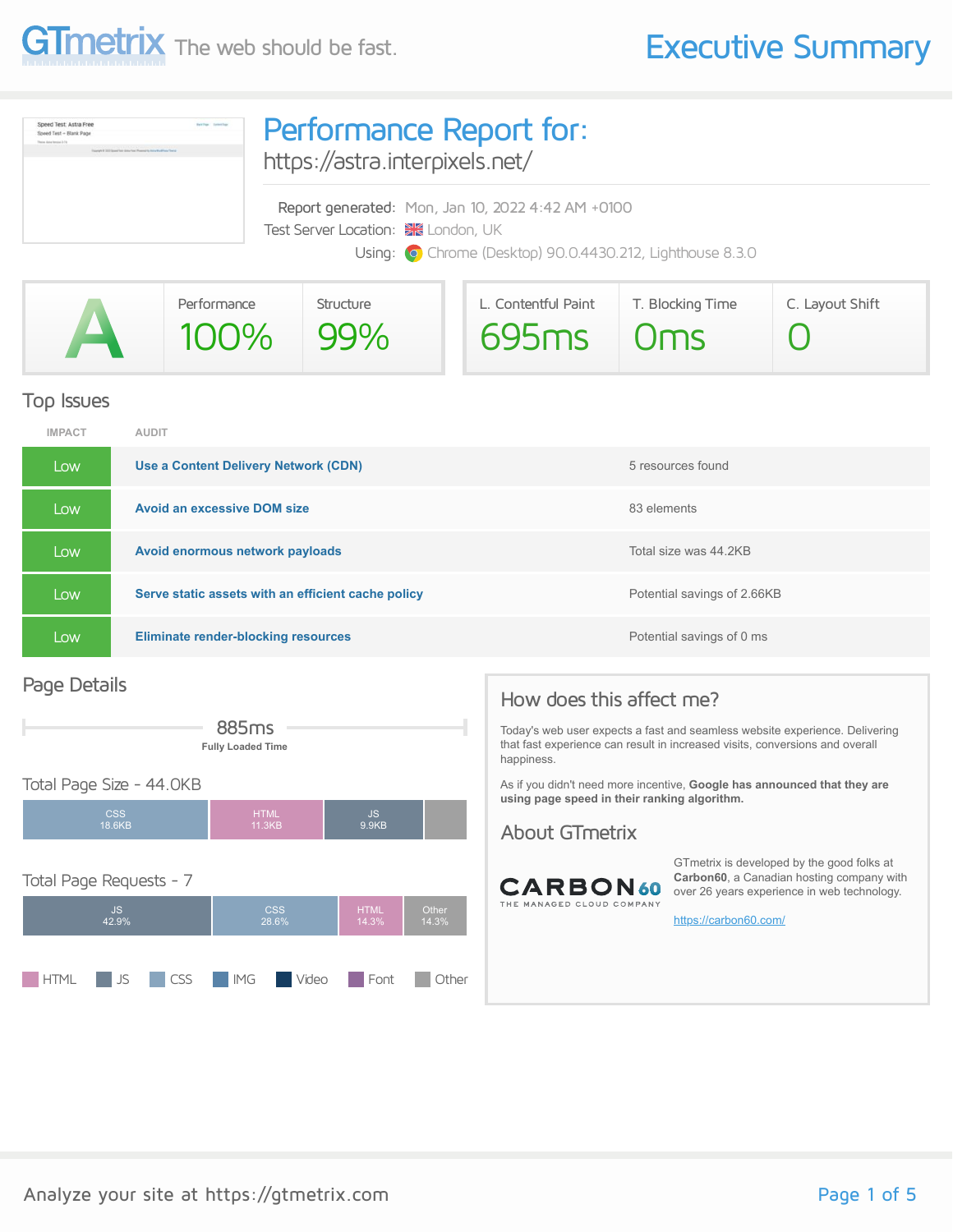

### Page scores



### Page metrics



### Page sizes and request counts

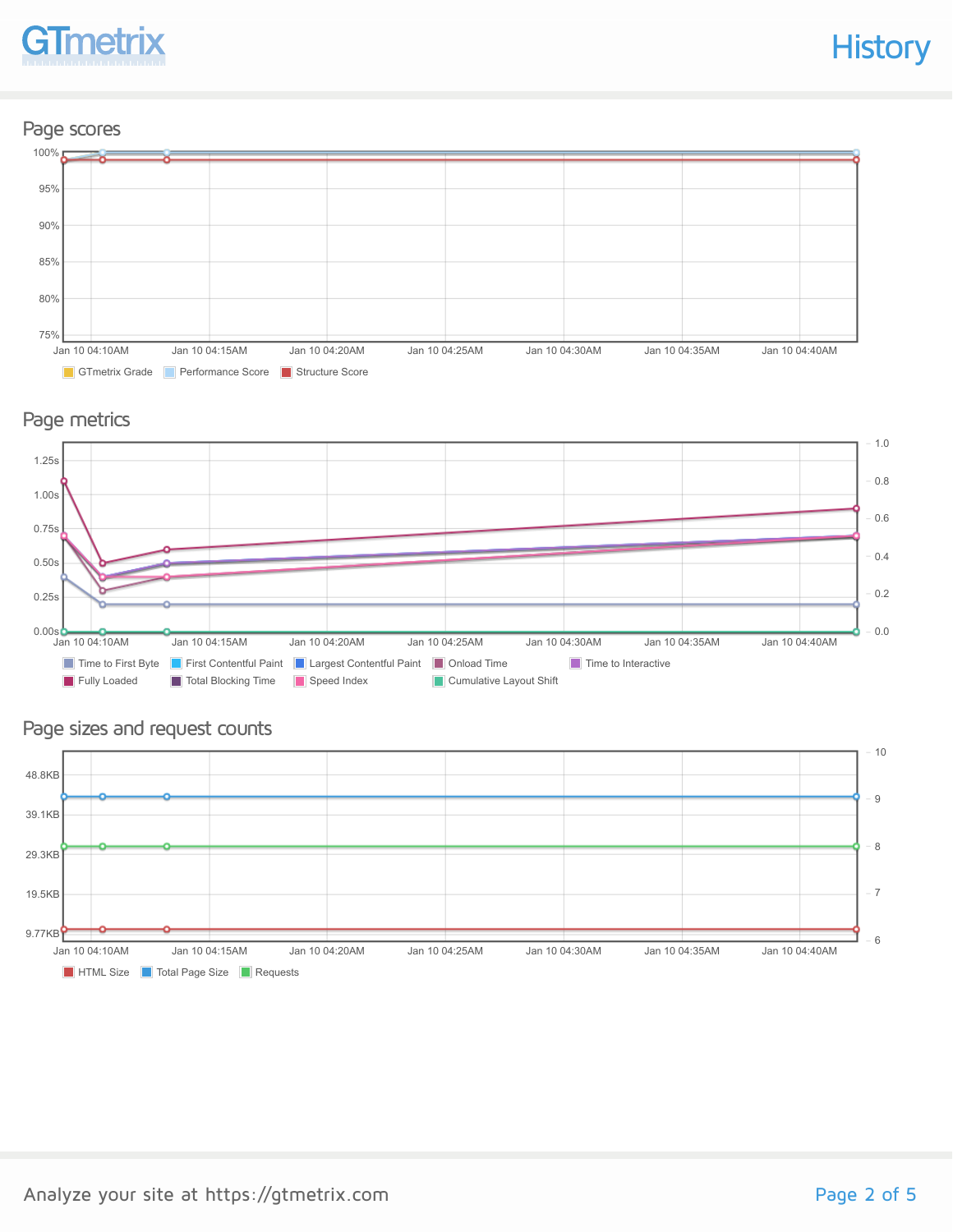# GTmetrix

The waterfall chart displays the loading behaviour of your site in your selected browser. It can be used to discover simple issues such as 404's or more complex issues such as external resources blocking page rendering.

#### **Speed Test: Astra Free – Just another WordPress site**

| Fully Loaded 885ms (Onload 679ms)<br>8 Requests<br>43.5KB (218KB Uncompressed) |     |                       |          |                  |                  |
|--------------------------------------------------------------------------------|-----|-----------------------|----------|------------------|------------------|
| w-logo-blue-white-bg.png                                                       | 200 | astra.interpixels.net | 4.02KB   |                  | 28 <sub>ms</sub> |
| favicon.ico                                                                    | 302 | astra.interpixels.net | $\Omega$ |                  | 162ms            |
| wp-emoji-release.min.js?ver=5.8.3                                              | 200 | astra.interpixels.net | 4.98KB   | 24ms             |                  |
| wp-embed.min.js?ver=5.8.3                                                      | 200 | astra.interpixels.net | 934B     | 39 <sub>ms</sub> |                  |
| frontend.min.js?ver=3.7.6                                                      | 200 | astra.interpixels.net | 3.97KB   | 39 <sub>ms</sub> |                  |
| style.min.css?ver=5.8.3                                                        | 200 | astra.interpixels.net | 10.4KB   | 40 <sub>ms</sub> |                  |
| main.min.css?ver=3.7.6                                                         | 200 | astra.interpixels.net | 8.17KB   | 37 <sub>ms</sub> |                  |
|                                                                                | 200 | astra.interpixels.net | 11.0KB   | 259ms            |                  |
|                                                                                |     |                       |          |                  |                  |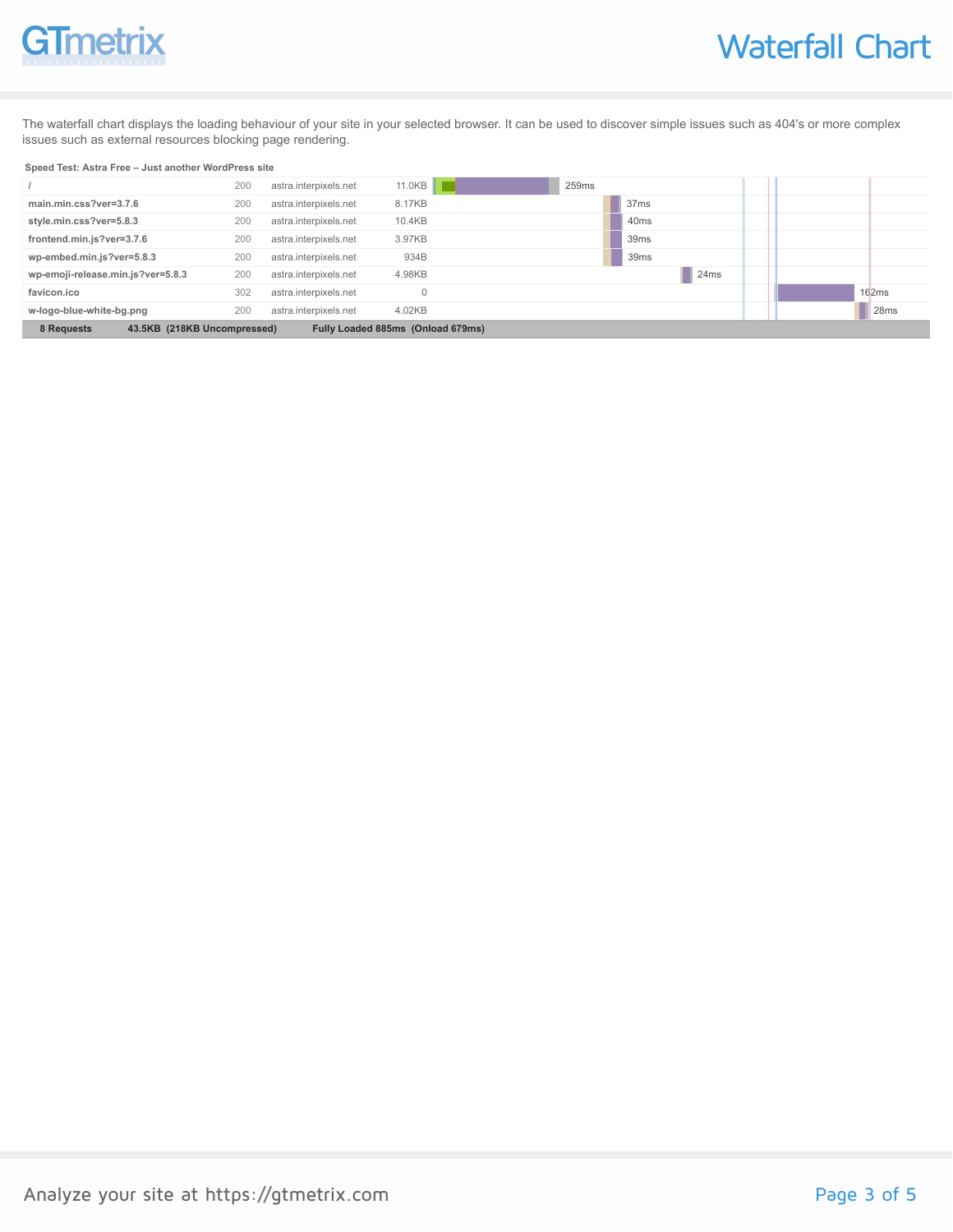

### **Performance**



### Browser Timings

| Redirect    | Oms   | Connect     | 46ms  | Backend      | 191ms |
|-------------|-------|-------------|-------|--------------|-------|
| <b>LIFB</b> | 237ms | DOM Int.    | 626ms | DOM Loaded   | 628ms |
| Onload      | 679ms | First Paint | 695ms | Fully Loaded | 885ms |